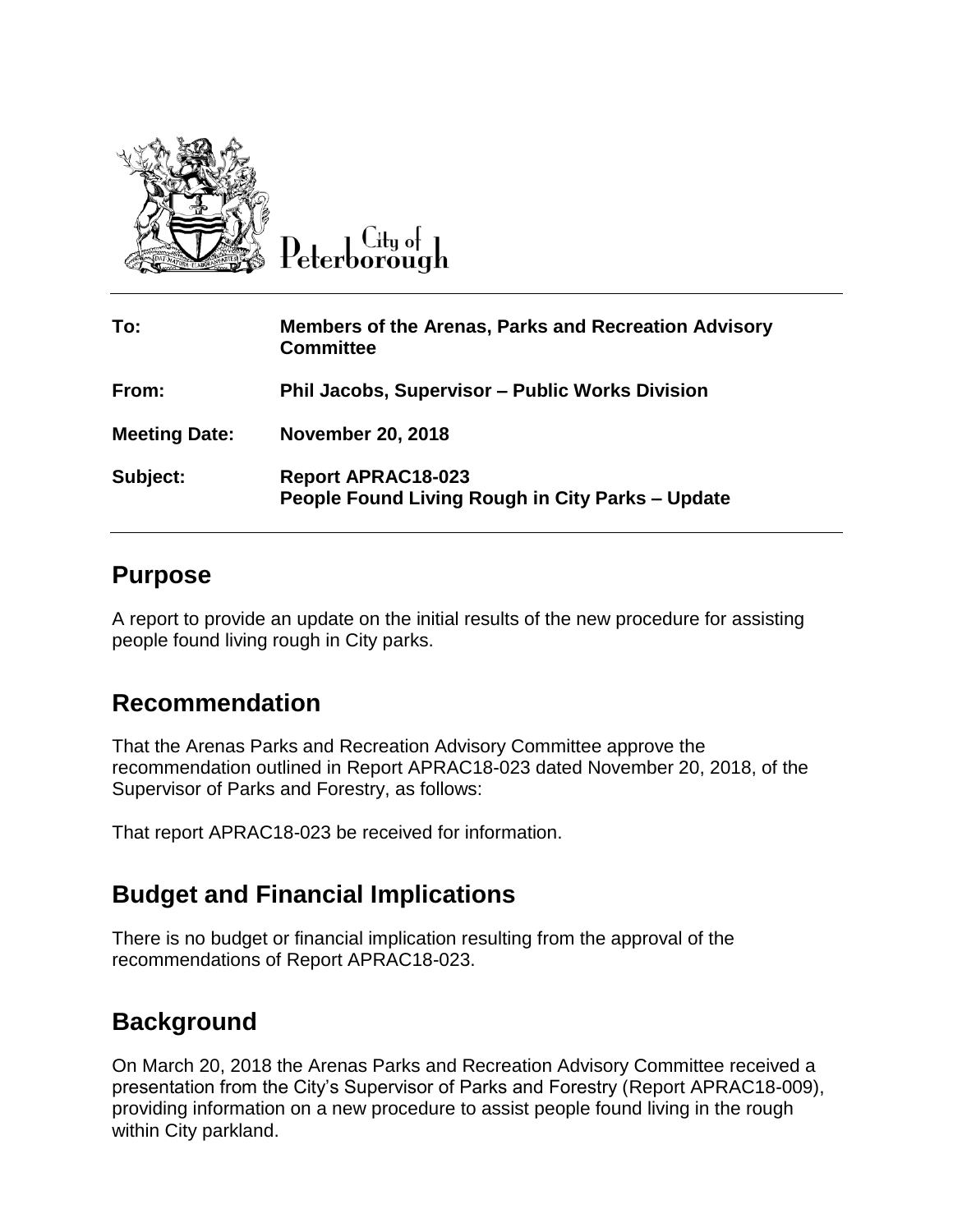The new City Procedure is as follows:

- 1. Someone is found or reported to be camping/living in the rough (City Property) is to be reported to the Public Works Division (705) 745-1386.
- 2. The Public Works Division will investigate the report of someone camping/living in the rough. The Public Works staff will ask the person to move voluntarily. The Public Works Division will contact the Social Services Division and ask them to visit the person(s) living in the rough.
- 3. The Social Services Division will have a period of five calendar days to contact and supply information that would assist the person(s) living in the rough, to move to another safe and secure environment.
- 4. If the five calendar days pass and the person(s) living in the rough is still at the same location, the Public Works Division will serve a notice of eviction giving the person(s) living in the rough another five calendar days to vacate the location in which they have set up camp.
- 5. If after a total of ten calendar days, and after being asked three times by City staff to move, the Public Works Division will break down any campsite, tents, or homemade shelter and dispose of all garbage in the City landfill. Personal belongings will be taken to the Social Services Division. The person(s) living in the rough can pick up their personal belongings from the Social Services Division.
- 6. All of the information reported will be recorded and kept on file by the Public Works Division. The Public Works Division will notify the Social Services Division, The City Police Department, and City Hall when a report of someone living in the rough has been initiated.

The Public Works Division responded to approximately 25 calls regarding persons living in the rough between January  $1<sup>st</sup>$  and November  $9<sup>th</sup>$ , 2018. The Supervisors in the Public Works Division attended these 25 sites and attempted to communicate with the campers. The communication was either face to face or by the Public Works Supervisor leaving his card. The Public Works Supervisor found campsites or campers at 17 of the 25 reported sites. The Public Works Supervisors then contacted all parties involved in the Living in the Rough procedure step 2. Social Services Division attempted to contact all persons living in the rough identified by the Public Works supervisor. There were Trespass Notices given to 8 campsites that did not respond to the Living in the Rough procedure step 3. Six of the eight campsites given the Trespass Notice were broken down and removed by City Staff. Only one camper was present when the City attended the breakdown of the campsite and all others were abandoned. Eleven persons responded to the Trespass Notice or communications between City staff in steps 1 & 3 and moved their camp voluntarily.

The Public Works Division maintains the City owned Parks and believes this Living in the Rough Procedure is working for both the residents of Peterborough and the persons